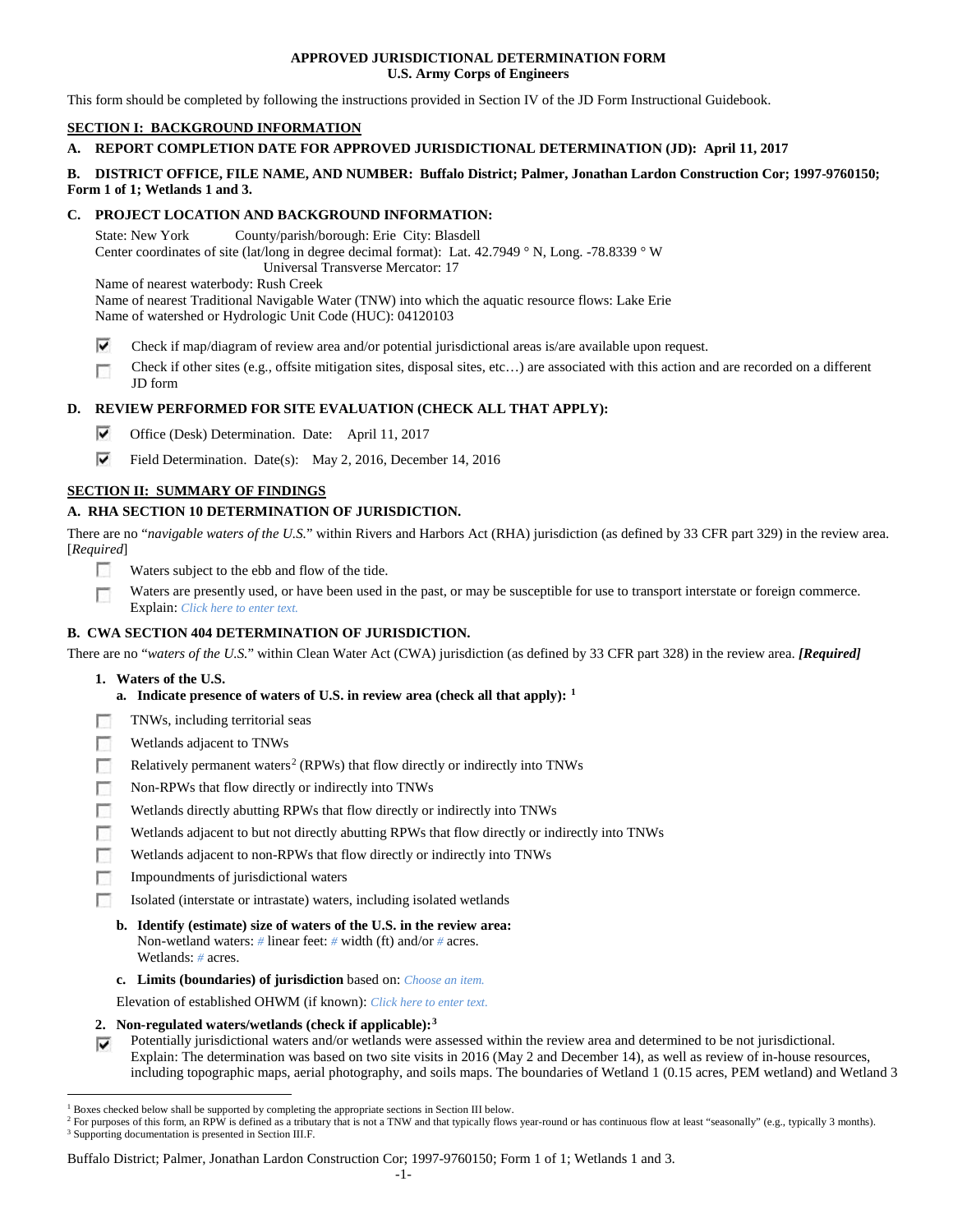(0.06 acre, PEM wetland) were walked. Both wetlands were determined to be depressional wetlands with no connection to a WOUS. No surface flows or culverts were observed in or near the wetlands. Wetland 1 is over 1,600 linear feet northeast of Rush Creek and over 100 feet northwest of Wetland 2, Wetland 3 is over 1,500 linear feet northeast of Rush Creek and over 50 feet southeast of Wetland 2. During the site visits, evidence of hydrology was not present within the wetlands. There was no evidence of drainage or flow from the wetlands into Rush Creek or to other WOUS. Both wetlands may have been created by the placement of mulch mounds, as the previous delineation (May 2001) did not show their presence. Due to the distance to the nearest drainages, and on-site soil conditions, it is unlikely that any shallow subsurface connection exists between the wetlands and the nearest drainages. The wetlands are physically and geographically isolated in a depression on the landscape and water would not make it to a TNW. There are two other wetlands (Wetland 2 and Wetland 4) within the property boundary that will be verified under a Preliminary Jurisdictional Determination. (Note: All isolated waters are highlighted yellow on sheet 2 of 2)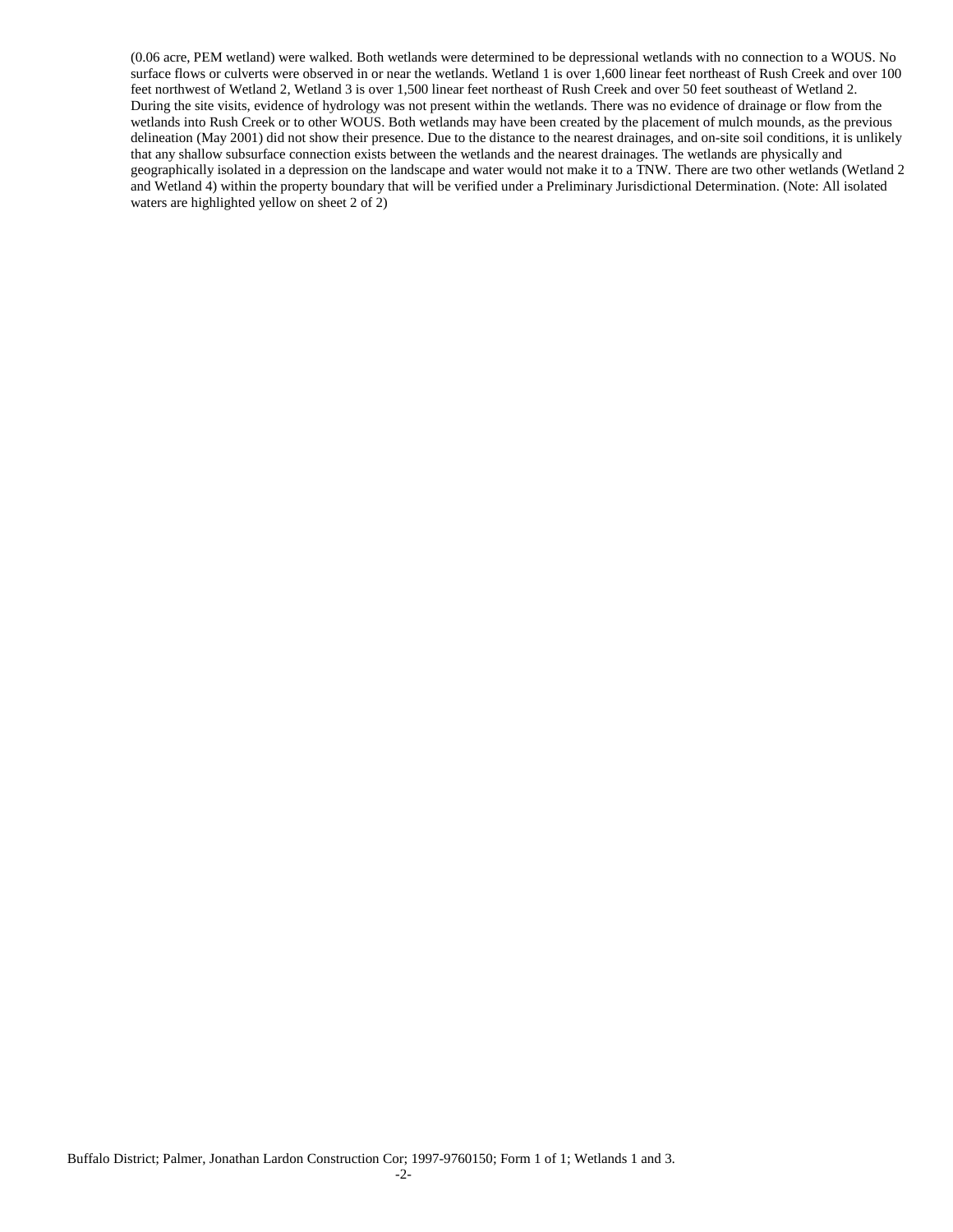### **SECTION III: CWA ANALYSIS**

## **A. TNWs AND WETLANDS ADJACENT TO TNWs**

**The agencies will assert jurisdiction over TNWs and wetlands adjacent to TNWs. If the aquatic resource is a TNW, complete Section III.A.1 and Section III.D.1. only; if the aquatic resource is a wetland adjacent to a TNW, complete Sections III.A.1 and 2 and Section III.D.1.; otherwise, see Section III.B below**.

- **1. TNW**  Identify TNW: *Click here to enter text.*
	- Summarize rationale supporting determination: *Click here to enter text.*
- **2. Wetland adjacent to TNW** Summarize rationale supporting conclusion that wetland is "adjacent": *Click here to enter text.*

## **B. CHARACTERISTICS OF TRIBUTARY (THAT IS NOT A TNW) AND ITS ADJACENT WETLANDS (IF ANY):**

**This section summarizes information regarding characteristics of the tributary and its adjacent wetlands, if any, and it helps determine whether or not the standards for jurisdiction established under Rapanos have been met.** 

**The agencies will assert jurisdiction over non-navigable tributaries of TNWs where the tributaries are "relatively permanent waters" (RPWs), i.e. tributaries that typically flow year-round or have continuous flow at least seasonally (e.g., typically 3 months). A wetland that directly abuts an RPW is also jurisdictional. If the aquatic resource is not a TNW, but has year-round (perennial) flow, skip to Section III.D.2. If the aquatic resource is a wetland directly abutting a tributary with perennial flow, skip to Section III.D.4.**

**A wetland that is adjacent to but that does not directly abut an RPW requires a significant nexus evaluation. Corps districts and EPA regions will include in the record any available information that documents the existence of a significant nexus between a relatively permanent tributary that is not perennial (and its adjacent wetlands if any) and a traditional navigable water, even though a significant nexus finding is not required as a matter of law.**

**If the waterbody[4](#page-2-0) is not an RPW, or a wetland directly abutting an RPW, a JD will require additional data to determine if the waterbody has a significant nexus with a TNW. If the tributary has adjacent wetlands, the significant nexus evaluation must consider the tributary in combination with all of its adjacent wetlands. This significant nexus evaluation that combines, for analytical purposes, the tributary and all of its adjacent wetlands is used whether the review area identified in the JD request is the tributary, or its adjacent wetlands, or both. If the JD covers a tributary with adjacent wetlands, complete Section III.B.1 for the tributary, Section III.B.2 for any onsite wetlands, and Section III.B.3 for all wetlands adjacent to that tributary, both onsite and offsite. The determination whether a significant nexus exists is determined in Section III.C below.**

**1. Characteristics of non-TNWs that flow directly or indirectly into TNW**

**(i) General Area Conditions:**

Watershed size: *# Choose an item.* Drainage area: *# Choose an item.*

Average annual rainfall: *#* inches Average annual snowfall: *#* inches

### **(ii) Physical Characteristics:**

- (a) Relationship with TNW:
	- Tributary flows directly into TNW.

n Tributary flows through *Choose an item.* tributaries before entering TNW.

Project waters are *Choose an item.* river miles from TNW. Project waters are *Choose an item.* river miles from RPW. Project waters are *Choose an item.* aerial (straight) miles from TNW. Project waters are *Choose an item.* aerial (straight) miles from RPW. Project waters cross or serve as state boundaries. Explain: *Click here to enter text.*

Identify flow route to TNW[5:](#page-2-1) *Click here to enter text.* Tributary stream order, if known: *Click here to enter text.*

(b) General Tributary Characteristics (check all that apply):

**Tributary** is: Natural

 $\sim$ Artificial (man-made). Explain: *Click here to enter text.*

Manipulated (man-altered). Explain: *Click here to enter text.*

<span id="page-2-1"></span><span id="page-2-0"></span> $4$  Note that the Instructional Guidebook contains additional information regarding swales, ditches, washes, and erosional features generally and in the arid West. <sup>5</sup> Flow route can be described by identifying, e.g., tributary a, which flows through the review area, to flow into tributary b, which then flows into TNW.

Buffalo District; Palmer, Jonathan Lardon Construction Cor; 1997-9760150; Form 1 of 1; Wetlands 1 and 3.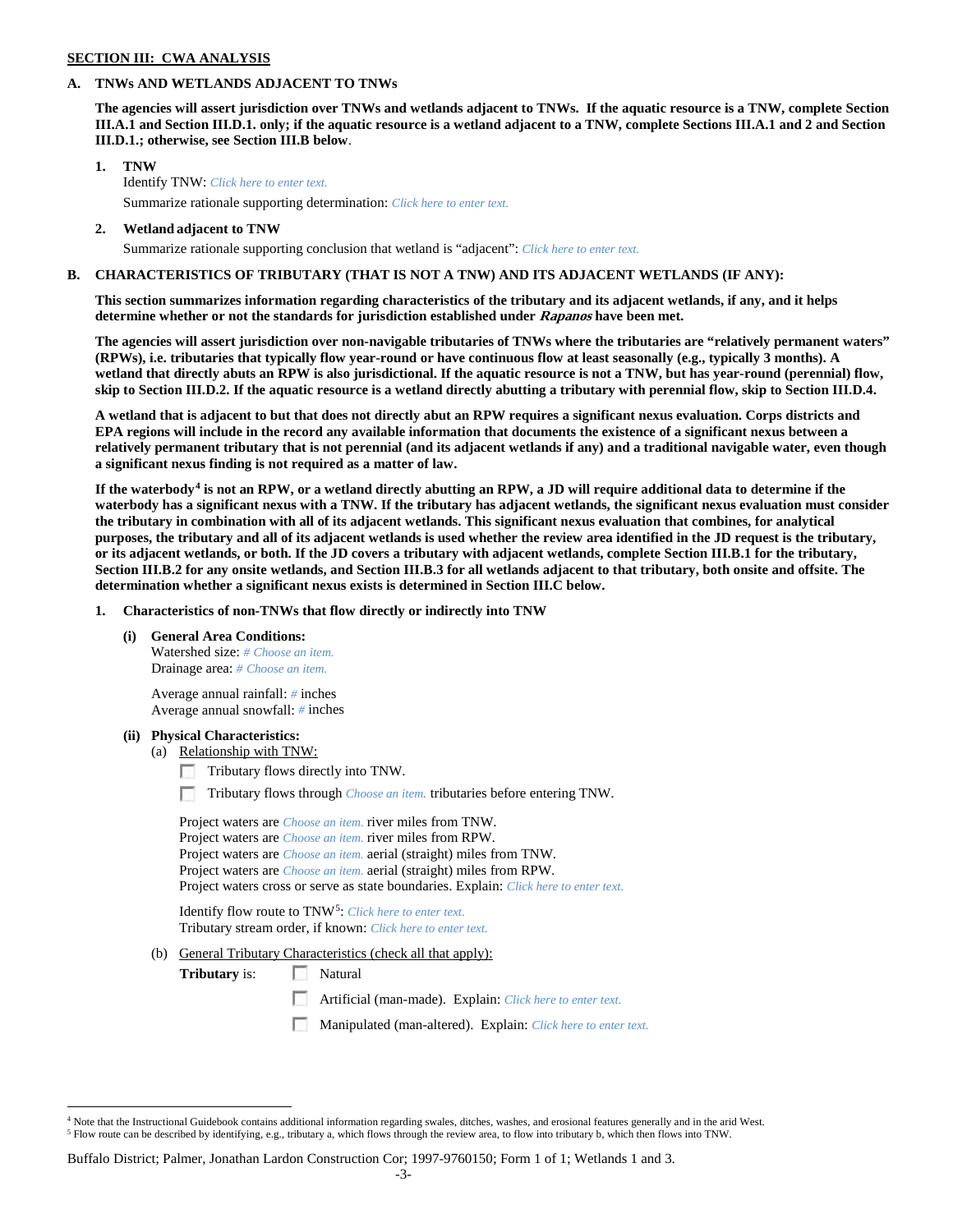|                                                                                                                                                                                                                                                                                                                                                                            | <b>Tributary</b> properties with respect to top of bank (estimate):<br>Average width: $#$ feet<br>Average depth: $#$ feet<br>Average side slopes: Choose an item.                      |                                                                                                                                                                        |    |                                                     |            |                    |                                   |                                                                                                                                     |  |  |                                                                                                                                          |  |
|----------------------------------------------------------------------------------------------------------------------------------------------------------------------------------------------------------------------------------------------------------------------------------------------------------------------------------------------------------------------------|----------------------------------------------------------------------------------------------------------------------------------------------------------------------------------------|------------------------------------------------------------------------------------------------------------------------------------------------------------------------|----|-----------------------------------------------------|------------|--------------------|-----------------------------------|-------------------------------------------------------------------------------------------------------------------------------------|--|--|------------------------------------------------------------------------------------------------------------------------------------------|--|
|                                                                                                                                                                                                                                                                                                                                                                            | Primary tributary substrate composition (check all that apply):                                                                                                                        |                                                                                                                                                                        |    |                                                     |            |                    |                                   |                                                                                                                                     |  |  |                                                                                                                                          |  |
|                                                                                                                                                                                                                                                                                                                                                                            |                                                                                                                                                                                        | Silts                                                                                                                                                                  |    | Sands                                               |            |                    |                                   | Concrete                                                                                                                            |  |  |                                                                                                                                          |  |
|                                                                                                                                                                                                                                                                                                                                                                            |                                                                                                                                                                                        | Cobbles                                                                                                                                                                |    | Gravel                                              |            |                    |                                   | Muck                                                                                                                                |  |  |                                                                                                                                          |  |
|                                                                                                                                                                                                                                                                                                                                                                            |                                                                                                                                                                                        | Bedrock                                                                                                                                                                | L. | Vegetation. Type/% cover: Click here to enter text. |            |                    |                                   |                                                                                                                                     |  |  |                                                                                                                                          |  |
|                                                                                                                                                                                                                                                                                                                                                                            |                                                                                                                                                                                        | Other. Explain: Click here to enter text.                                                                                                                              |    |                                                     |            |                    |                                   |                                                                                                                                     |  |  |                                                                                                                                          |  |
|                                                                                                                                                                                                                                                                                                                                                                            |                                                                                                                                                                                        | Presence of run/riffle/pool complexes. Explain: Click here to enter text.<br>Tributary geometry: Choose an item.<br>Tributary gradient (approximate average slope): #% |    |                                                     |            |                    |                                   | Tributary condition/stability [e.g., highly eroding, sloughing banks]. Explain: Click here to enter text.                           |  |  |                                                                                                                                          |  |
| $(c)$ Flow:<br>Tributary provides for: Choose an item.<br>Estimate average number of flow events in review area/year: Choose an item.<br>Describe flow regime: Click here to enter text.<br>Other information on duration and volume: Click here to enter text.<br><b>Surface flow is:</b> <i>Choose an item.</i> <b>Characteristics:</b> <i>Click here to enter text.</i> |                                                                                                                                                                                        |                                                                                                                                                                        |    |                                                     |            |                    |                                   |                                                                                                                                     |  |  |                                                                                                                                          |  |
|                                                                                                                                                                                                                                                                                                                                                                            |                                                                                                                                                                                        |                                                                                                                                                                        |    |                                                     |            |                    |                                   |                                                                                                                                     |  |  | Subsurface flow: Choose an item. Explain findings: Click here to enter text.<br>Dye (or other) test performed: Click here to enter text. |  |
|                                                                                                                                                                                                                                                                                                                                                                            | Tributary has (check all that apply):<br>$\Box$ Bed and banks                                                                                                                          |                                                                                                                                                                        |    |                                                     |            |                    |                                   |                                                                                                                                     |  |  |                                                                                                                                          |  |
|                                                                                                                                                                                                                                                                                                                                                                            | $\Box$ OHWM <sup>6</sup> (check all indicators that apply):                                                                                                                            |                                                                                                                                                                        |    |                                                     |            |                    |                                   |                                                                                                                                     |  |  |                                                                                                                                          |  |
|                                                                                                                                                                                                                                                                                                                                                                            |                                                                                                                                                                                        | $\Box$ clear, natural line impressed on the bank $\Box$                                                                                                                |    |                                                     |            |                    | the presence of litter and debris |                                                                                                                                     |  |  |                                                                                                                                          |  |
|                                                                                                                                                                                                                                                                                                                                                                            |                                                                                                                                                                                        | changes in the character of soil                                                                                                                                       |    |                                                     |            |                    |                                   | destruction of terrestrial vegetation                                                                                               |  |  |                                                                                                                                          |  |
|                                                                                                                                                                                                                                                                                                                                                                            | L.                                                                                                                                                                                     | shelving                                                                                                                                                               |    |                                                     |            |                    |                                   | the presence of wrack line                                                                                                          |  |  |                                                                                                                                          |  |
|                                                                                                                                                                                                                                                                                                                                                                            |                                                                                                                                                                                        |                                                                                                                                                                        |    | vegetation matted down, bent, or absent             |            | sediment sorting   |                                   |                                                                                                                                     |  |  |                                                                                                                                          |  |
|                                                                                                                                                                                                                                                                                                                                                                            |                                                                                                                                                                                        | leaf litter disturbed or washed away                                                                                                                                   |    |                                                     |            | scour              |                                   |                                                                                                                                     |  |  |                                                                                                                                          |  |
|                                                                                                                                                                                                                                                                                                                                                                            |                                                                                                                                                                                        | sediment deposition                                                                                                                                                    |    |                                                     |            |                    |                                   | multiple observed or predicted flow events                                                                                          |  |  |                                                                                                                                          |  |
|                                                                                                                                                                                                                                                                                                                                                                            |                                                                                                                                                                                        | water staining                                                                                                                                                         |    |                                                     |            |                    |                                   | abrupt change in plant community Click here to enter text.                                                                          |  |  |                                                                                                                                          |  |
|                                                                                                                                                                                                                                                                                                                                                                            |                                                                                                                                                                                        | other (list): Click here to enter text.                                                                                                                                |    |                                                     |            |                    |                                   |                                                                                                                                     |  |  |                                                                                                                                          |  |
|                                                                                                                                                                                                                                                                                                                                                                            | Discontinuous OHWM. <sup>7</sup> Explain: Click here to enter text.                                                                                                                    |                                                                                                                                                                        |    |                                                     |            |                    |                                   |                                                                                                                                     |  |  |                                                                                                                                          |  |
|                                                                                                                                                                                                                                                                                                                                                                            | If factors other than the OHWM were used to determine lateral extent of CWA jurisdiction (check all that apply):<br>Mean High Water Mark indicated by:<br>High Tide Line indicated by: |                                                                                                                                                                        |    |                                                     |            |                    |                                   |                                                                                                                                     |  |  |                                                                                                                                          |  |
|                                                                                                                                                                                                                                                                                                                                                                            | $\sim$                                                                                                                                                                                 | oil or scum line along shore objects                                                                                                                                   |    |                                                     |            |                    |                                   | survey to available datum;                                                                                                          |  |  |                                                                                                                                          |  |
|                                                                                                                                                                                                                                                                                                                                                                            | FН                                                                                                                                                                                     | fine shell or debris deposits (foreshore)                                                                                                                              |    |                                                     | $\sim$     | physical markings; |                                   |                                                                                                                                     |  |  |                                                                                                                                          |  |
|                                                                                                                                                                                                                                                                                                                                                                            | L.                                                                                                                                                                                     | physical markings/characteristics                                                                                                                                      |    |                                                     | <b>ISB</b> |                    |                                   | vegetation lines/changes in vegetation types.                                                                                       |  |  |                                                                                                                                          |  |
|                                                                                                                                                                                                                                                                                                                                                                            |                                                                                                                                                                                        | tidal gauges                                                                                                                                                           |    |                                                     |            |                    |                                   |                                                                                                                                     |  |  |                                                                                                                                          |  |
|                                                                                                                                                                                                                                                                                                                                                                            |                                                                                                                                                                                        | other (list): Click here to enter text.                                                                                                                                |    |                                                     |            |                    |                                   |                                                                                                                                     |  |  |                                                                                                                                          |  |
|                                                                                                                                                                                                                                                                                                                                                                            | <b>Chemical Characteristics:</b>                                                                                                                                                       |                                                                                                                                                                        |    |                                                     |            |                    |                                   | Characterize tributary (e.g., water color is clear, discolored, oily film; water quality; general watershed characteristics, etc.). |  |  |                                                                                                                                          |  |

Explain: *Click here to enter text.*

**(iii)** 

Identify specific pollutants, if known: *Click here to enter text.*

<span id="page-3-1"></span><span id="page-3-0"></span> <sup>6</sup> <sup>6</sup>A natural or man-made discontinuity in the OHWM does not necessarily sever jurisdiction (e.g., where the stream temporarily flows underground, or where the OHWM has been removed by development or agricultural practices). Where there is a break in the OHWM that is unrelated to the waterbody's flow regime (e.g., flow over a rock outcrop or through a culvert), the agencies will look for indicators of flow above and below the break. 7 Ibid.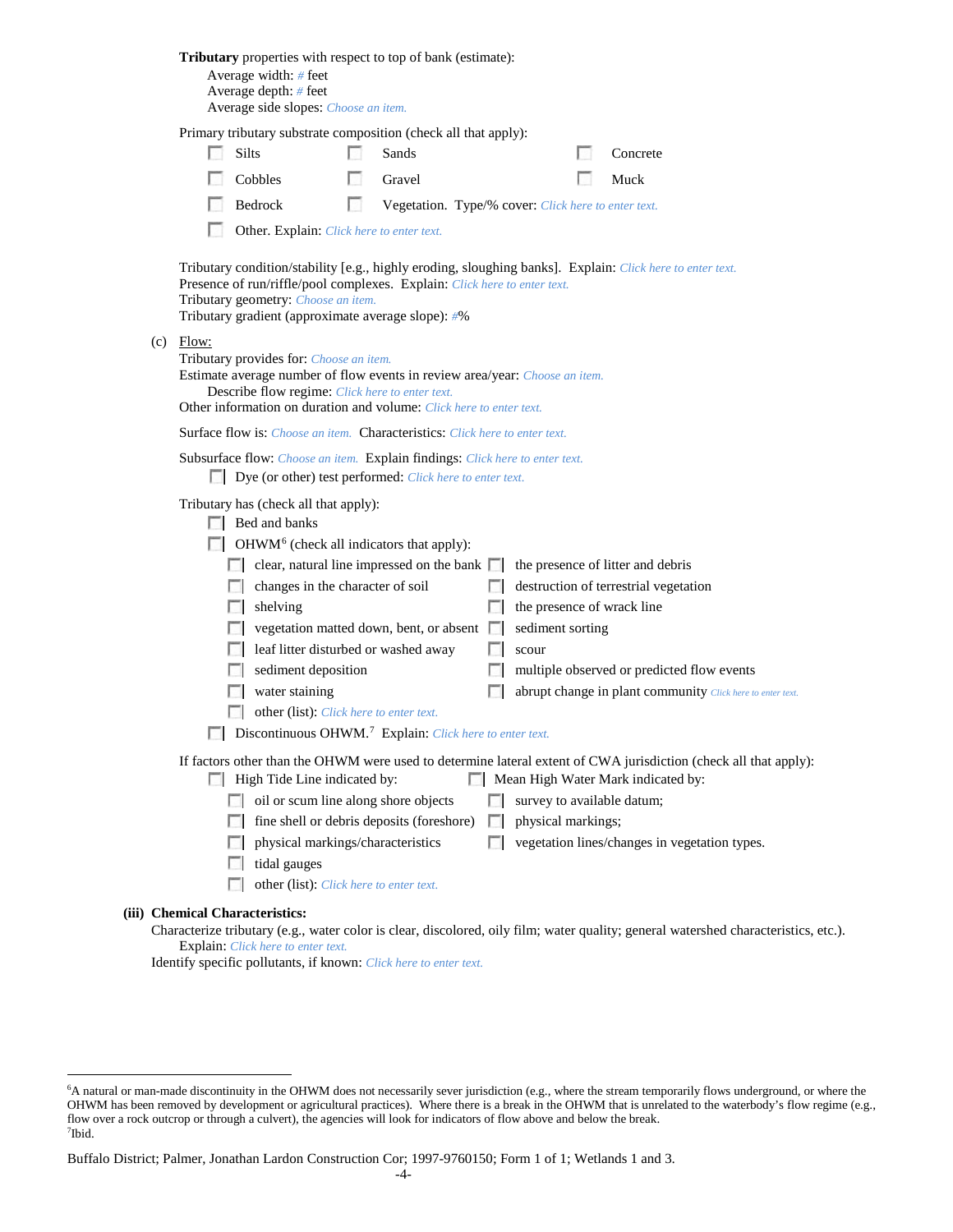## **(iv) Biological Characteristics. Channel supports (check all that apply):**

- Riparian corridor. Characteristics (type, average width): *Click here to enter text.*
- Wetland fringe. Characteristics: *Click here to enter text.*
- Habitat for:
	- Federally Listed species. Explain findings: *Click here to enter text.*
	- Fish/spawn areas. Explain findings: *Click here to enter text.*
	- Other environmentally-sensitive species. Explain findings: *Click here to enter text.* п.
	- n Aquatic/wildlife diversity. Explain findings: *Click here to enter text.*

#### **2. Characteristics of wetlands adjacent to non-TNW that flow directly or indirectly into TNW**

#### **(i) Physical Characteristics:**

- (a) General Wetland Characteristics:
	- Properties:

Wetland size: *#* acres Wetland type. Explain: *Click here to enter text.*

Wetland quality. Explain: *Click here to enter text.*

Project wetlands cross or serve as state boundaries. Explain: *Click here to enter text.*

(b) General Flow Relationship with Non-TNW: Flow is: *Choose an item.* Explain: *Click here to enter text.*

Surface flow is: *Choose an item.* Characteristics: *Click here to enter text.*

Subsurface flow: *Choose an item.* Explain findings: *Click here to enter text.*

Dye (or other) test performed: *Click here to enter text.*

#### (c) Wetland Adjacency Determination with Non-TNW:

- $\Box$  Directly abutting
- Not directly abutting
	- 100 Discrete wetland hydrologic connection. Explain: *Click here to enter text.*
	- Ecological connection. Explain: *Click here to enter text.* **The Contract of the Contract of the Contract of the Contract of the Contract of the Contract of the Contract of the Contract of the Contract of the Contract of the Contract of the Contract of the Contract of the Contract**
	- $\sim$ Separated by berm/barrier. Explain: *Click here to enter text.*
- (d) Proximity (Relationship) to TNW

Project wetlands are *Choose an item.* river miles from TNW. Project waters are *Choose an item.* aerial (straight) miles from TNW. Flow is from: *Choose an item.* Estimate approximate location of wetland as within the *Choose an item.* floodplain.

#### **(ii) Chemical Characteristics:**

Characterize wetland system (e.g., water color is clear, brown, oil film on surface; water quality; general watershed characteristics; etc.). Explain: *Click here to enter text.*

Identify specific pollutants, if known: *Click here to enter text.*

### **(iii) Biological Characteristics. Wetland supports (check all that apply):**

- Riparian buffer. Characteristics (type, average width): *Click here to enter text.*
- Vegetation type/percent cover. Explain: *Click here to enter text.*
- $\Box$  Habitat for:
	- Federally Listed species. Explain findings: *Click here to enter text*.
	- Fish/spawn areas. Explain findings: *Click here to enter text.*
	- Other environmentally-sensitive species. Explain findings: *Click here to enter text.*
	- Aquatic/wildlife diversity. Explain findings: *Click here to enter text.*

#### **3. Characteristics of all wetlands adjacent to the tributary (if any)**

All wetland(s) being considered in the cumulative analysis: *Choose an item.* Approximately (*#*) acres in total are being considered in the cumulative analysis.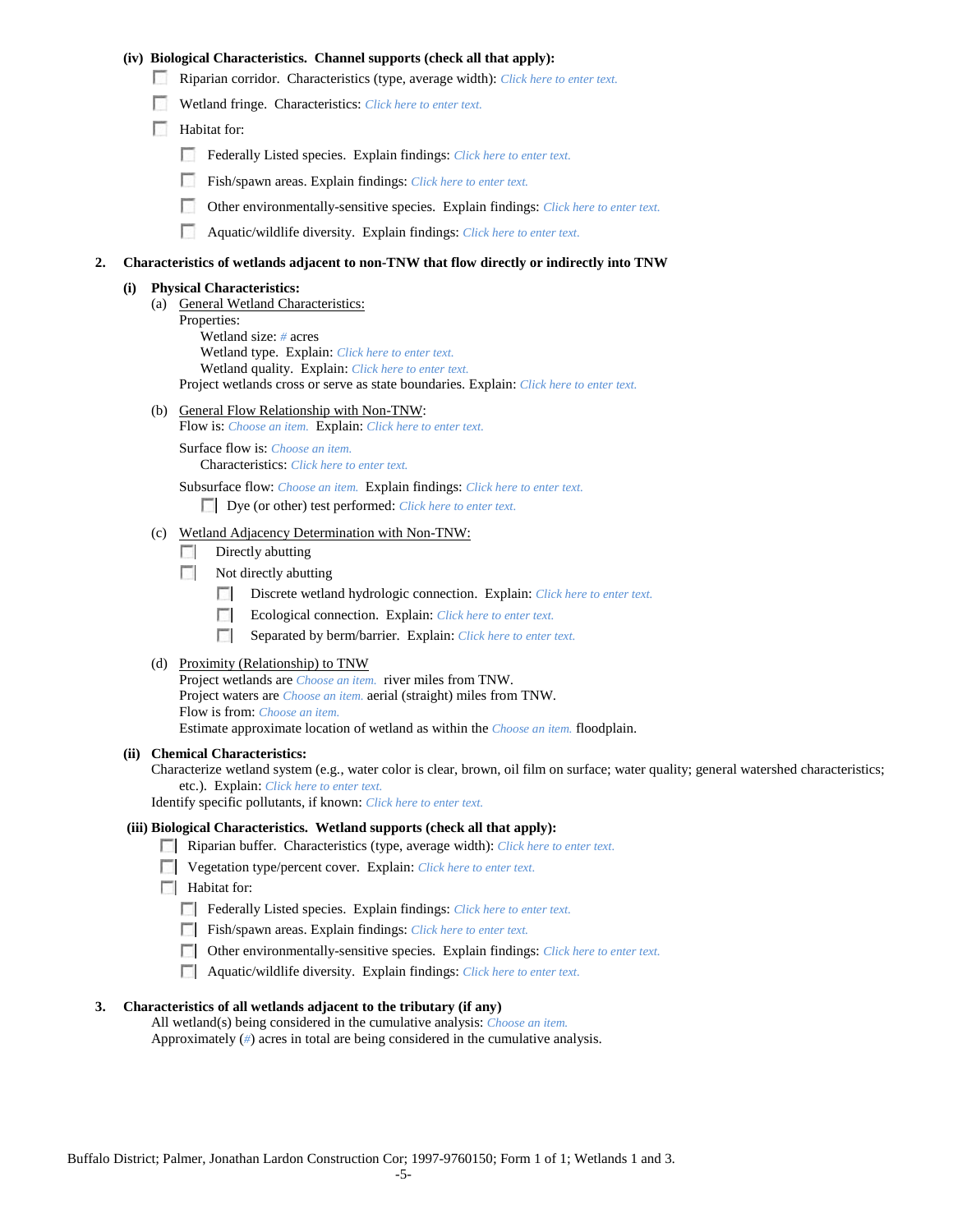For each wetland, specify the following:

| Directly abuts? $(Y/N)$ | Size (in acres) | Directly abuts? $(Y/N)$ | Size (in acres) |
|-------------------------|-----------------|-------------------------|-----------------|
|                         |                 | Y/N                     |                 |
| V/N                     |                 | Y/N                     |                 |
| V/N                     |                 | Y/N                     |                 |
|                         |                 | Y/N                     |                 |

Summarize overall biological, chemical and physical functions being performed: *Click here to enter text.*

## **C. SIGNIFICANT NEXUS DETERMINATION**

**A significant nexus analysis will assess the flow characteristics and functions of the tributary itself and the functions performed by any wetlands adjacent to the tributary to determine if they significantly affect the chemical, physical, and biological integrity of a TNW. For each of the following situations, a significant nexus exists if the tributary, in combination with all of its adjacent wetlands, has more than a speculative or insubstantial effect on the chemical, physical and/or biological integrity of a TNW. Considerations when evaluating significant nexus include, but are not limited to the volume, duration, and frequency of the flow of water in the tributary and its proximity to a TNW, and the functions performed by the tributary and all its adjacent wetlands. It is not appropriate to determine significant nexus based solely on any specific threshold of distance (e.g. between a tributary and its adjacent wetland or between a tributary and the TNW). Similarly, the fact an adjacent wetland lies within or outside of a floodplain is not solely determinative of significant nexus.** 

### **Draw connections between the features documented and the effects on the TNW, as identified in the** *Rapanos* **Guidance and discussed in the Instructional Guidebook. Factors to consider include, for example:**

- Does the tributary, in combination with its adjacent wetlands (if any), have the capacity to carry pollutants or flood waters to TNWs, or to reduce the amount of pollutants or flood waters reaching a TNW?
- Does the tributary, in combination with its adjacent wetlands (if any), provide habitat and lifecycle support functions for fish and other species, such as feeding, nesting, spawning, or rearing young for species that are present in the TNW?
- Does the tributary, in combination with its adjacent wetlands (if any), have the capacity to transfer nutrients and organic carbon that support downstream foodwebs?
- Does the tributary, in combination with its adjacent wetlands (if any), have other relationships to the physical, chemical, or biological integrity of the TNW?

### *Note: the above list of considerations is not inclusive and other functions observed or known to occur should be documented below:*

- **1. Significant nexus findings for non-RPW that has no adjacent wetlands and flows directly or indirectly into TNWs.** Explain findings of presence or absence of significant nexus below, based on the tributary itself, then go to Section III.D: *Click here to enter text.*
- **2. Significant nexus findings for non-RPW and its adjacent wetlands, where the non-RPW flows directly or indirectly into TNWs.**  Explain findings of presence or absence of significant nexus below, based on the tributary in combination with all of its adjacent wetlands, then go to Section III.D: *Click here to enter text.*
- **3. Significant nexus findings for wetlands adjacent to an RPW but that do not directly abut the RPW.** Explain findings of presence or absence of significant nexus below, based on the tributary in combination with all of its adjacent wetlands, then go to Section III.D: *Click here to enter text.*

# **D. DETERMINATIONS OF JURISDICTIONAL FINDINGS. THE SUBJECT WATERS/WETLANDS ARE (CHECK ALL THAT APPLY):**

- **1. TNWs and Adjacent Wetlands.** Check all that apply and provide size estimates in review area:
	- TNWs: *#* linear feet *#* width (ft), Or, *#* acres.
	- **Wetlands adjacent to TNWs:** # acres.

## **2. RPWs that flow directly or indirectly into TNWs.**

- Tributaries of TNWs where tributaries typically flow year-round are jurisdictional. Provide data and rationale indicating that tributary is perennial: *Click here to enter text.*.
- Tributaries of TNW where tributaries have continuous flow "seasonally" (e.g., typically three months each year) are jurisdictional.  $\mathcal{L}$ Data supporting this conclusion is provided at Section III.B. Provide rationale indicating that tributary flows seasonally: *Click here to enter text.*.

Provide estimates for jurisdictional waters in the review area (check all that apply):

- Tributary waters: # linear feet # width (ft).
- Other non-wetland waters: *#* acres.

Identify type(s) of waters: *Click here to enter text.*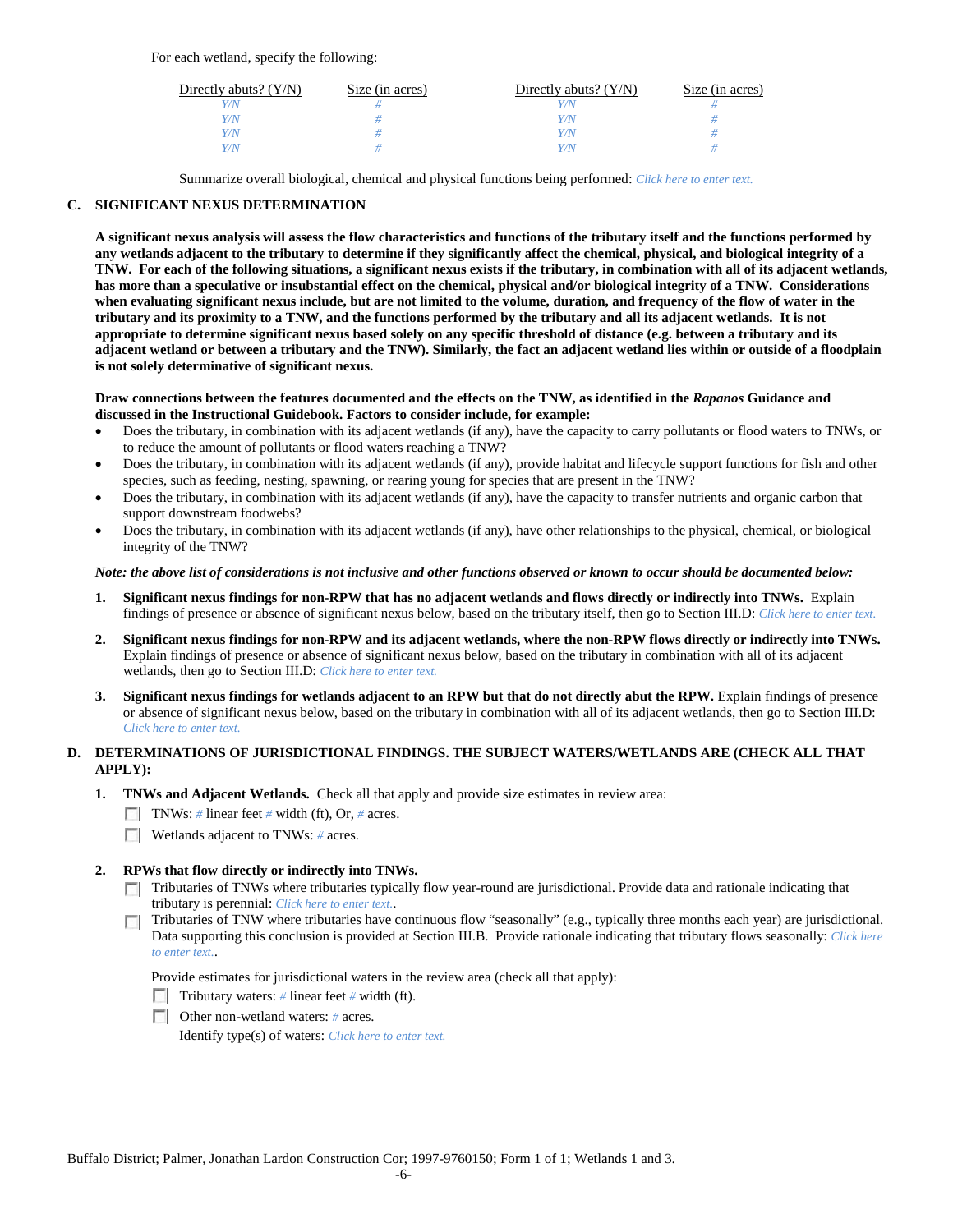### **3. Non-RPWs[8](#page-6-0) that flow directly or indirectly into TNWs.**

Waterbody that is not a TNW or an RPW, but flows directly or indirectly into a TNW, and it has a significant nexus with a TNW is jurisdictional. Data supporting this conclusion is provided at Section III.C.

Provide estimates for jurisdictional waters within the review area (check all that apply):

- **Tributary waters:** # linear feet # width (ft).
- Other non-wetland waters: # acres. Identify type(s) of waters: *Click here to enter text.*
- **4. Wetlands directly abutting an RPW that flow directly or indirectly into TNWs.**
	- **Wetlands directly abut RPW and thus are jurisdictional as adjacent wetlands.** 
		- $\Box$  Wetlands directly abutting an RPW where tributaries typically flow year-round. Provide data and rationale indicating that tributary is perennial in Section III.D.2, above. Provide rationale indicating that wetland is directly abutting an RPW: *Click here to enter text.*
		- Wetlands directly abutting an RPW where tributaries typically flow "seasonally." Provide data indicating that tributary is seasonal in Section III.B and rationale in Section III.D.2, above. Provide rationale indicating that wetland is directly abutting an RPW: *Click here to enter text.*

Provide acreage estimates for jurisdictional wetlands in the review area: *#* acres.

- **5. Wetlands adjacent to but not directly abutting an RPW that flow directly or indirectly into TNWs.**
	- $\Box$  Wetlands that do not directly abut an RPW, but when considered in combination with the tributary to which they are adjacent and with similarly situated adjacent wetlands, have a significant nexus with a TNW are jurisidictional. Data supporting this conclusion is provided at Section III.C.

Provide acreage estimates for jurisdictional wetlands in the review area: *#* acres.

- **6. Wetlands adjacent to non-RPWs that flow directly or indirectly into TNWs.** 
	- Wetlands adjacent to such waters, and have when considered in combination with the tributary to which they are adjacent **TO** and with similarly situated adjacent wetlands, have a significant nexus with a TNW are jurisdictional. Data supporting this conclusion is provided at Section III.C.

Provide estimates for jurisdictional wetlands in the review area: *#* acres.

### **7. Impoundments of jurisdictional waters. [9](#page-6-1)**

As a general rule, the impoundment of a jurisdictional tributary remains jurisdictional.

- Demonstrate that impoundment was created from "waters of the U.S.," or
- Demonstrate that water meets the criteria for one of the categories presented above (1-6), or
- n Demonstrate that water is isolated with a nexus to commerce (see E below).
- **E. ISOLATED [INTERSTATE OR INTRA-STATE] WATERS, INCLUDING ISOLATED WETLANDS, THE USE, DEGRADATION OR DESTRUCTION OF WHICH COULD AFFECT INTERSTATE COMMERCE, INCLUDING ANY SUCH WATERS (CHECK ALL THAT APPLY):[10](#page-6-2)**
	- which are or could be used by interstate or foreign travelers for recreational or other purposes.
	- from which fish or shellfish are or could be taken and sold in interstate or foreign commerce.
	- which are or could be used for industrial purposes by industries in interstate commerce.
	- Interstate isolated waters.Explain: *Click here to enter text.*
	- Other factors.Explain: *Click here to enter text.*

#### **Identify water body and summarize rationale supporting determination:** *Click here to enter text.*

Provide estimates for jurisdictional waters in the review area (check all that apply):

- Tributary waters: # linear feet # width (ft).
- Other non-wetland waters: *#* acres.

Identify type(s) of waters: *Click here to enter text.*

Wetlands: *#* acres.

 $\frac{1}{8}$ See Footnote # 3.

<span id="page-6-1"></span><span id="page-6-0"></span><sup>&</sup>lt;sup>9</sup> To complete the analysis refer to the key in Section III.D.6 of the Instructional Guidebook.

<span id="page-6-2"></span><sup>&</sup>lt;sup>10</sup> Prior to asserting or declining CWA jurisdiction based solely on this category, Corps Districts will elevate the action to Corps and EPA HQ for review consistent with the process described in the Corps/EPA *Memorandum Regarding CWA Act Jurisdiction Following Rapanos.*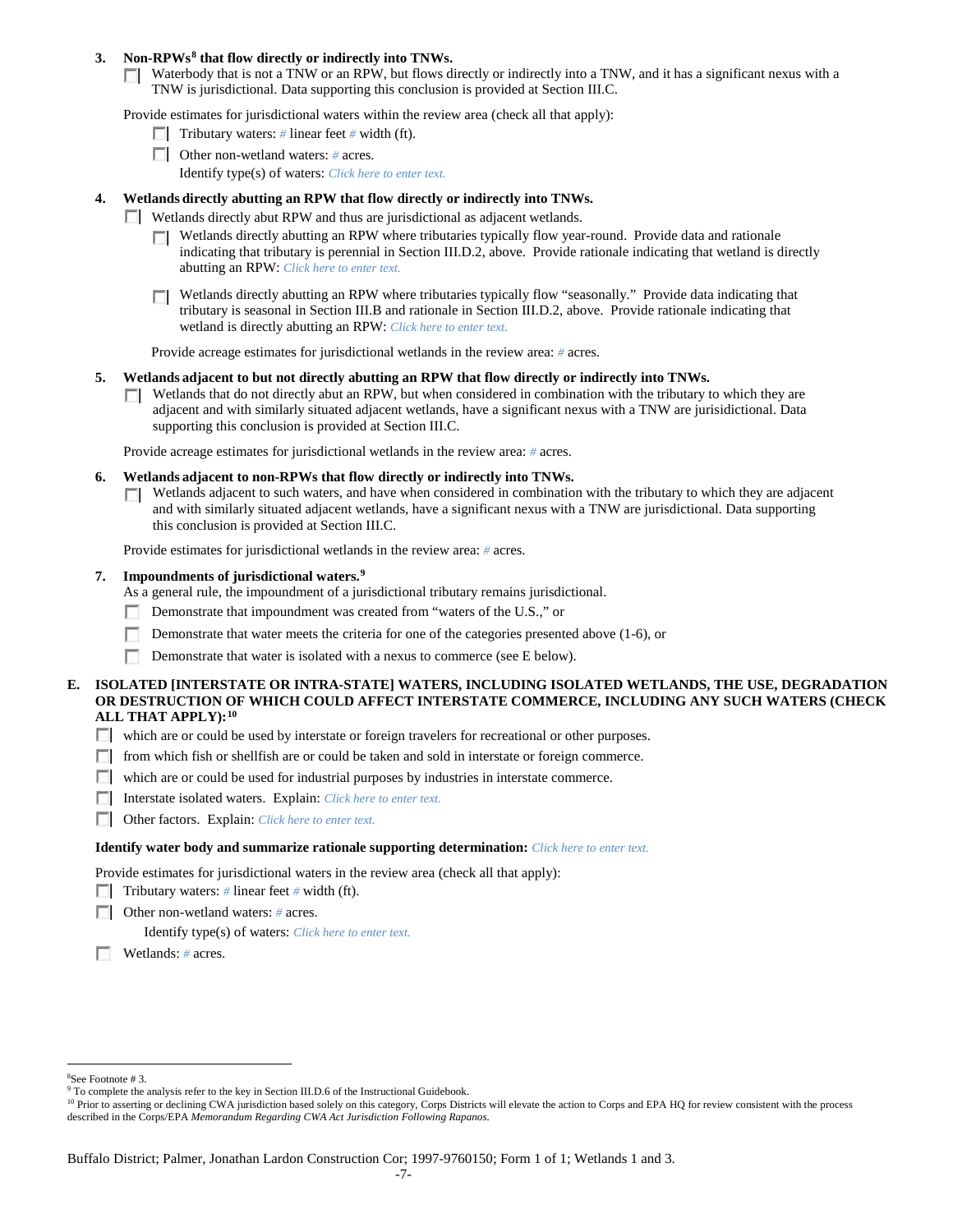## **F. NON-JURISDICTIONAL WATERS, INCLUDING WETLANDS (CHECK ALL THAT APPLY):**

| If potential wetlands were assessed within the review area, these areas did not meet the criteria in the 1987 Corps of Engineers |
|----------------------------------------------------------------------------------------------------------------------------------|
| Wetland Delineation Manual and/or appropriate Regional Supplements.                                                              |

- Review area included isolated waters with no substantial nexus to interstate (or foreign) commerce.
	- **Prior to the Jan 2001 Supreme Court decision in "***SWANCC*," the review area would have been regulated based solely on the "Migratory Bird Rule" (MBR).
- Waters do not meet the "Significant Nexus" standard, where such a finding is required for jurisdiction. Explain: Click here to enter text.
- F Other: (explain, if not covered above): *Click here to enter text.*

Provide acreage estimates for non-jurisdictional waters in the review area, where the sole potential basis of jurisdiction is the MBR factors (i.e., presence of migratory birds, presence of endangered species, use of water for irrigated agriculture), using best professional judgment (check all that apply):

- Non-wetland waters (i.e., rivers, streams): *#* linear feet *#* width (ft).
- Lakes/ponds: # acres.

⊽

п

- n. Other non-wetland waters: *#* acres. List type of aquatic resource: *Click here to enter text.*.
- $\triangledown$  Wetlands: 0.21 acres.

Provide acreage estimates for non-jurisdictional waters in the review area that do not meet the "Significant Nexus" standard, where such a finding is required for jurisdiction (check all that apply):

- Non-wetland waters (i.e., rivers, streams): *#* linear feet *#* width (ft).
- Lakes/ponds: *#* acres.
- **R** Other non-wetland waters: *#* acres. List type of aquatic resource: *Click here to enter text.*.
- Wetlands: # acres.

## **SECTION IV: DATA SOURCES.**

- **A. SUPPORTING DATA. Data reviewed for JD (check all that apply -** checked items shall be included in case file and, where checked and requested, appropriately reference sources below):
	- Maps, plans, plots or plat submitted by or on behalf of the applicant/consultant: *Click here to enter text.*
	- Data sheets prepared/submitted by or on behalf of the applicant/consultant.
		- **T** Office concurs with data sheets/delineation report.
		- Office does not concur with data sheets/delineation report. Explain: Wetland 2 was shown as isolated on the delineation report. On-site observations showed a connection to Wetland 4.
	- Data sheets prepared by the Corps: *Click here to enter text.*
	- Corps navigable waters' study: *Click here to enter text.*
	- U.S. Geological Survey Hydrologic Atlas: *Click here to enter text.*
		- USGS NHD data.
		- USGS 8 and 12 digit HUC maps.
	- U.S. Geological Survey map(s). Cite scale & quad name: 24k:1, Buffalo SE
	- USDA Natural Resources Conservation Service Soil Survey. Citation: *Click here to enter text.*
	- $\triangleright$  National wetlands inventory map(s). Cite name: USFWS online mapping
	- State/Local wetland inventory map(s): *Click here to enter text.*
	- FFEMA/FIRM maps: *Click here to enter text.*
	- 100-year Floodplain Elevation is: *Click here to enter text.* (National Geodectic Vertical Datum of 1929)
	- **Photographs:**  $\bullet$  Aerial (Name & Date): Bing Birds Eye (2017), Google Earth Pro (2017)
	- П or  $\overline{\triangledown}$  Other (Name & Date): Earth Dimensions, Inc. (2016)
	- Previous determination(s). File no. and date of response letter: 1997-9760150; 17 May 2001.
	- Applicable/supporting case law: *Click here to enter text.*
	- Applicable/supporting scientific literature: *Click here to enter text.*  $\overline{a}$
	- Other information (please specify): *Click here to enter text.*

**B. ADDITIONAL COMMENTS TO SUPPORT JD:** Isolated Wetlands 1 and 3 (total of 0.21 acres) were field verified by the Corps of Engineers on May 2, 2016 and. The perimeter of the wetlands were walked and no evidence of an ecological continuum or any connections to other waters were identified. The Wetlands are isolated and outside the Department of the Army's jurisdiction. The determination is supported by the review of in-house resources and field verification. Wetlands 1 and 3 are outside Department of the Army jurisdiction as they do not meet the criteria for jurisdictional waters of the United States according to 33 CFR Part  $328.3(a)(1-7)$  as follows:

1. do not/have not supported interstate or foreign commerce;

Buffalo District; Palmer, Jonathan Lardon Construction Cor; 1997-9760150; Form 1 of 1; Wetlands 1 and 3.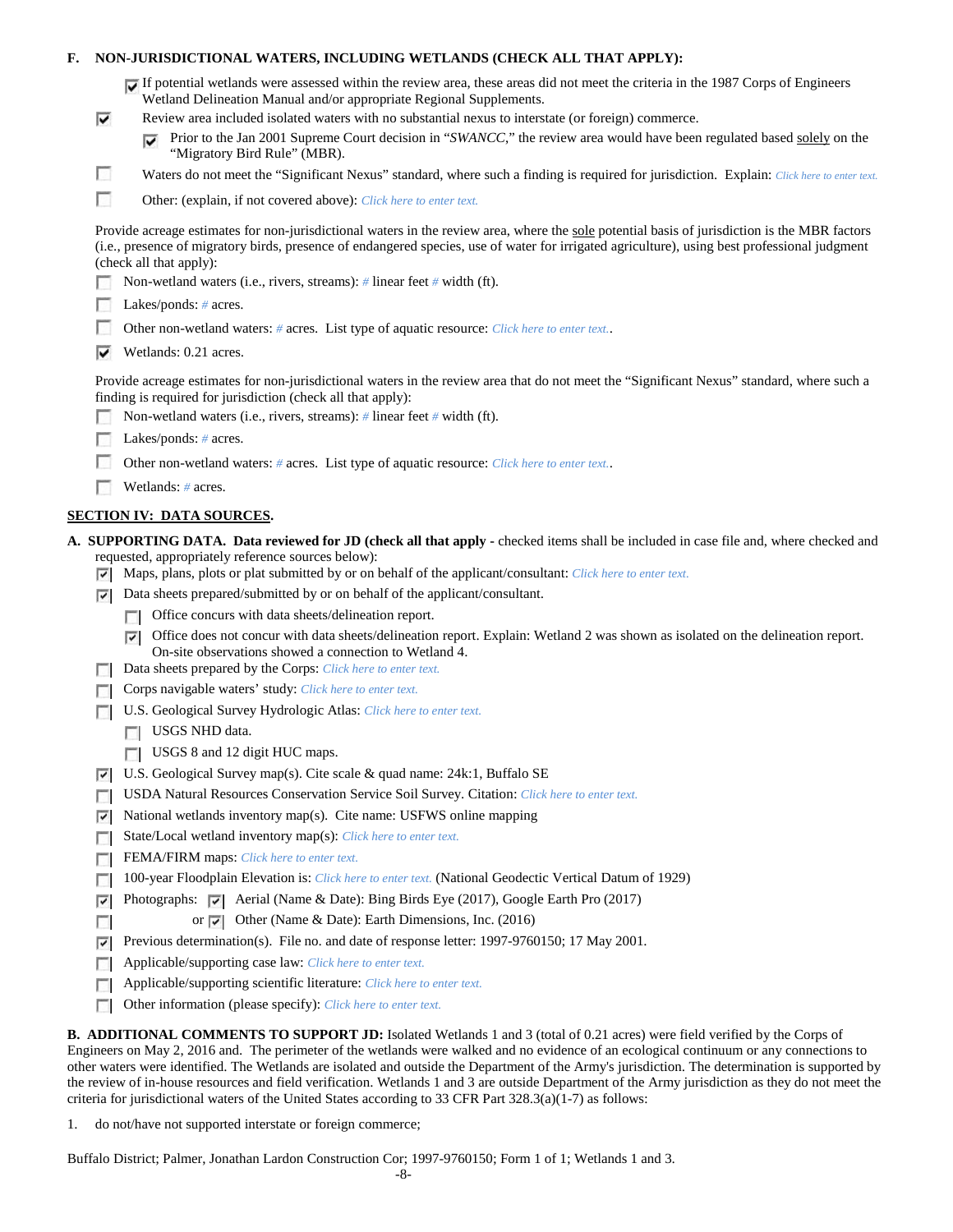- 2. are not an interstate water/wetland;
- 3. the degradation or destruction of which would not affect interstate or foreign commerce and does not include such waters:
	- (i) which are or could be used by interstate or foreign travelers for recreational or other purposes; or
	- (ii) from which fish or shellfish are or could be taken and sold in interstate or foreign commerce; or
	- (iii) which are used or could be used for industrial purpose by industries in interstate commerce
- 4. are not an impoundment of water otherwise defined as WOUS under the definition;
- 5. are not tributaries of waters identified in paragraphs (a)(1)-(4) of this section;
- 6. are not territorial seas;
- 7. are not wetland adjacent to waters (other than waters that are themselves wetlands) identified in paragraphs (a)(1)-(6) of this section.

The wetlands were determined to be isolated and therefore non-jurisdictional. The remaining wetlands will be verified under a Preliminary Jurisdictional Determination.